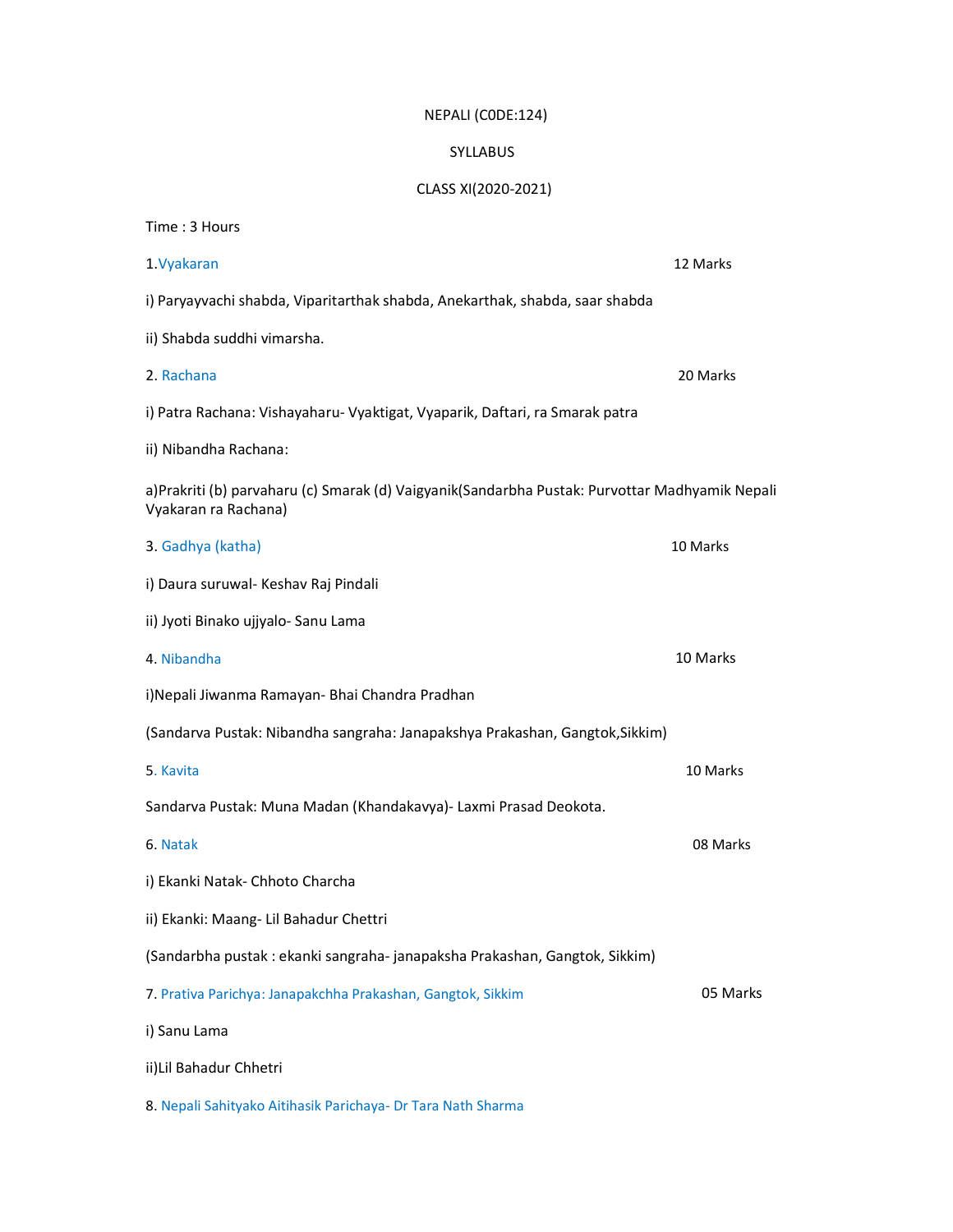| i) Nepali Katha (only)     | 05 marks |
|----------------------------|----------|
| 9. Internal Assessment:    |          |
| i) Assignment-             | 10 Marks |
| ii) Speaking and Listening | 10 Marks |

(Note: The session of class XI in Sikkim will start in the month of July itself every year. Therefore we have prepared only one syllabus.)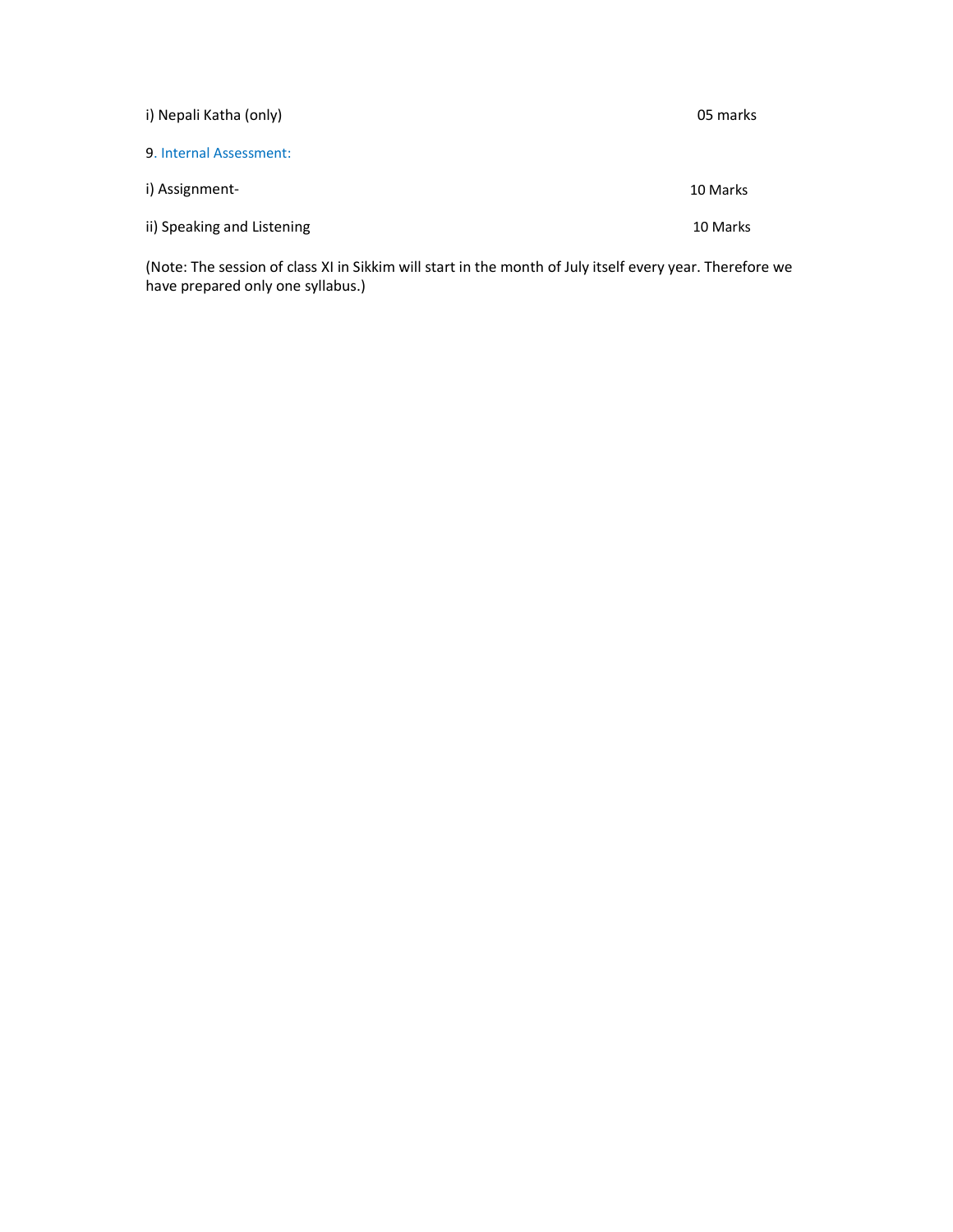## NEPALI (CODE: 124) **SYLLABUS** CLASS XII (2020-2021)

Time allowed: 3 hours Max Max Marks- 80

Paper will be of two parts A and B. Part A will be of fifty percent weight age i.e. .40 marks

Part A will have all MCQs. Part A will have internal choice of 33 percent in equal difficulty questions

Part-A therefore have 53 1 marker MCQs

Part B will be of Descriptive Type and have a weight age of fifty percent i.e. .40 marks

Part B will have Very Short Answer, Short Answer, Long Answer, and Essay Type Questions with a choice of 33 percent(again 13-14marks)

| Part A                         |                                                                                                                                                                                                                                                                                                                                                                                    |                                   |               |  |
|--------------------------------|------------------------------------------------------------------------------------------------------------------------------------------------------------------------------------------------------------------------------------------------------------------------------------------------------------------------------------------------------------------------------------|-----------------------------------|---------------|--|
| section                        | Description                                                                                                                                                                                                                                                                                                                                                                        | Type of                           | Total         |  |
|                                |                                                                                                                                                                                                                                                                                                                                                                                    | Question                          |               |  |
|                                |                                                                                                                                                                                                                                                                                                                                                                                    | S                                 | <b>Marks</b>  |  |
| A-Grammar<br>(Chanda -Alankar) | Chanda-Totak, Sikharani, Sardulvikridit (Matrai)<br>Alankar- Upama, Slesh, Atisayokti (Matrai<br>16 MCQs of equal difficulties will be asked and<br>12 need to be attempted.                                                                                                                                                                                                       | $1x12=12$                         | 12            |  |
| <b>B-Main Course Book</b>      | Seen Comprehension prose, poem and<br>supplementary MCQs on seen paragraph 100-<br>150 words. MCQs on each to test, evaluation,<br>understanding of style, central idea, tone,<br>theme etc. Students may be asked to identify<br>various literary and poetic elements.<br>Book Name- Juneli Rekha, By- Indra Sundas,<br>Ritu Vichar, By- Lekhnath Poudyal & Prativa<br>Parichaya. | $1x10=10$<br>$1x10=10$<br>$1x8=8$ | 10<br>10<br>8 |  |
| Total                          |                                                                                                                                                                                                                                                                                                                                                                                    |                                   | 40            |  |